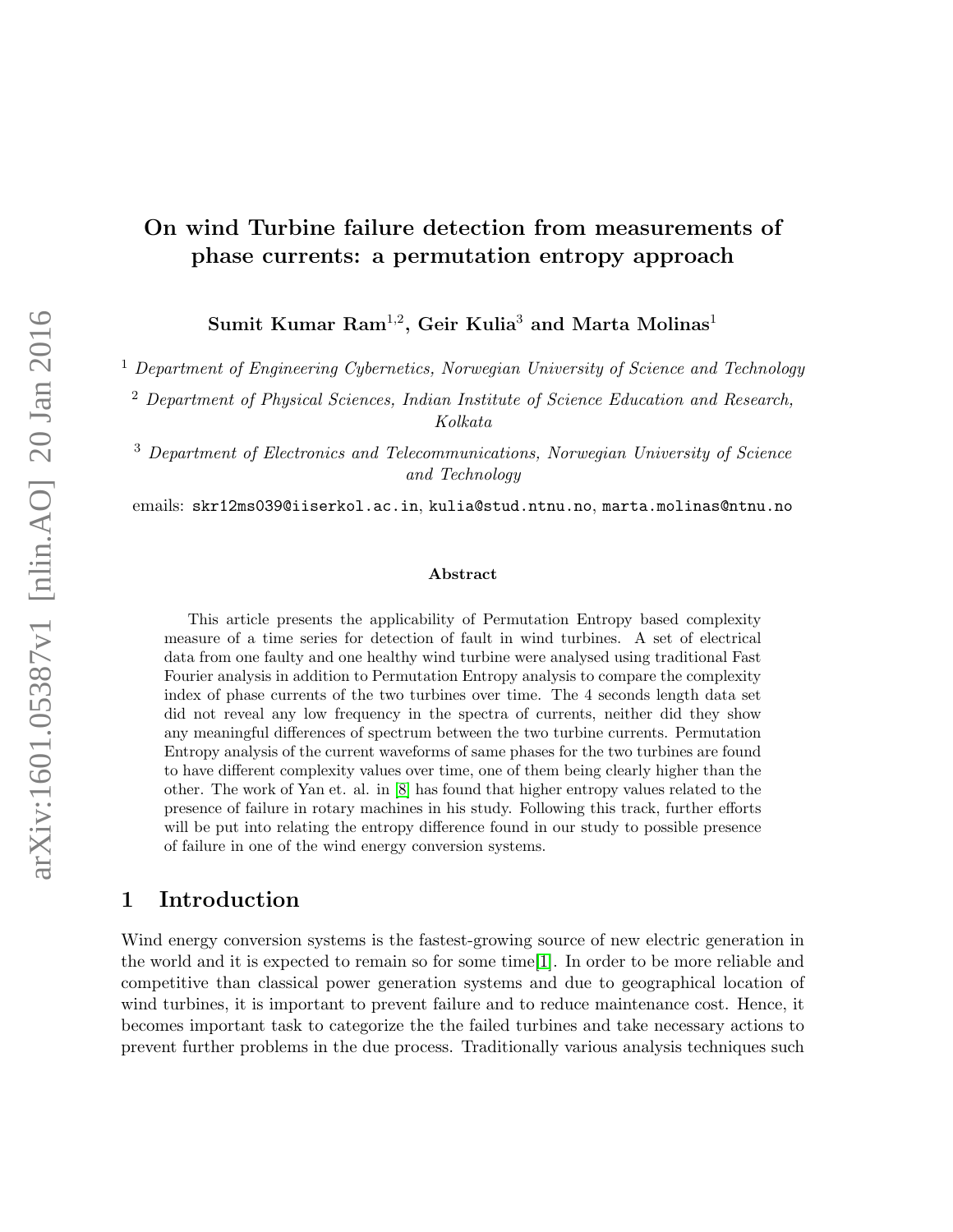as FFT, Wavelet transformation, time-scale decompositions and AM/FM demodulation, have been used to classify the failed turbines from the healthy ones. However, most of the mentioned analysis techniques uses predefined parameters for the analysis and in some cases fail to detect major failures. Yet, recently developed adaptive data analysis techniques such as  $HHT[2][1]$  $HHT[2][1]$  $HHT[2][1]$  and Permutation entropy [\[4\]](#page-7-3) shows a promising future in the field of advanced fault detection.

Conceptually simple and easily calculated measure of permutation entropy proposed by Bendt et al.[\[4\]](#page-7-3) can be effectively used to detect qualitative and quantitative dynamical changes. In other words it serves as a complexity measure for time series data, considering the local topological structure of the time series, it assigns a complexity value to each data point[\[5\]](#page-7-4). Due to its simplicity and robustness it has gained a remarkable popularity in the field of biomedical sciences[\[6\]](#page-7-5)[\[7\]](#page-7-6). However the recent advances in its applicability in fault detection in rotary machines[\[8\]](#page-7-0), bearing fault diagnosis[\[9\]](#page-8-0) has prompted curiosity in further application of this methodology in advanced fault detection mechanisms. In this article we make a simple demonstration of this powerful technique for characterising the wind turbines based on their complexity value of their current waveforms measurement.

# 2 Method

Sample data of length 4 sec consisting of waveforms of  $L_1$ ,  $L_2$ ,  $L_3$  phase currents with respect to the ground was collected from two wind turbines named as turbine  $T_{14}$  and turbine  $T_3$ . Tabl[e1](#page-1-0) represents the nomenclature of the current phases for the given data. In the first step of our analysis the FFT for each current waveforms was calculated, compared and analysed to detect if the failure could be due to some problems related to the bearings. In the next step, the data set was analysed using permutation entropy values of the currents to compare the complexity based on the local topological variation of both turbines.

| $\frac{1}{2}$ |                                             |                                        |
|---------------|---------------------------------------------|----------------------------------------|
|               | Name $\vert$ Current(A) $\vert$ Description |                                        |
| $L_1$         | Phase a                                     | $L_1,L_2$ and $L_3$                    |
| $L_{2}$       | Phase b                                     | represents the current waveforms       |
| Lз            | Phase c                                     | for phase lines a,b and c respectively |

<span id="page-1-0"></span>Table 1: Defining  $L_1, L_2$  and  $L_3$ 

#### 2.1 FFT Analysis

Fast Fourier Transform for phase currents  $L_1, L_2$  and  $L_3$  was calculated and corresponding six major amplitude and frequency spectrum were noted down. The amplitude and frequency value for each phase was compared for both turbines  $T_{14}$  and  $T_3$ . Furthermore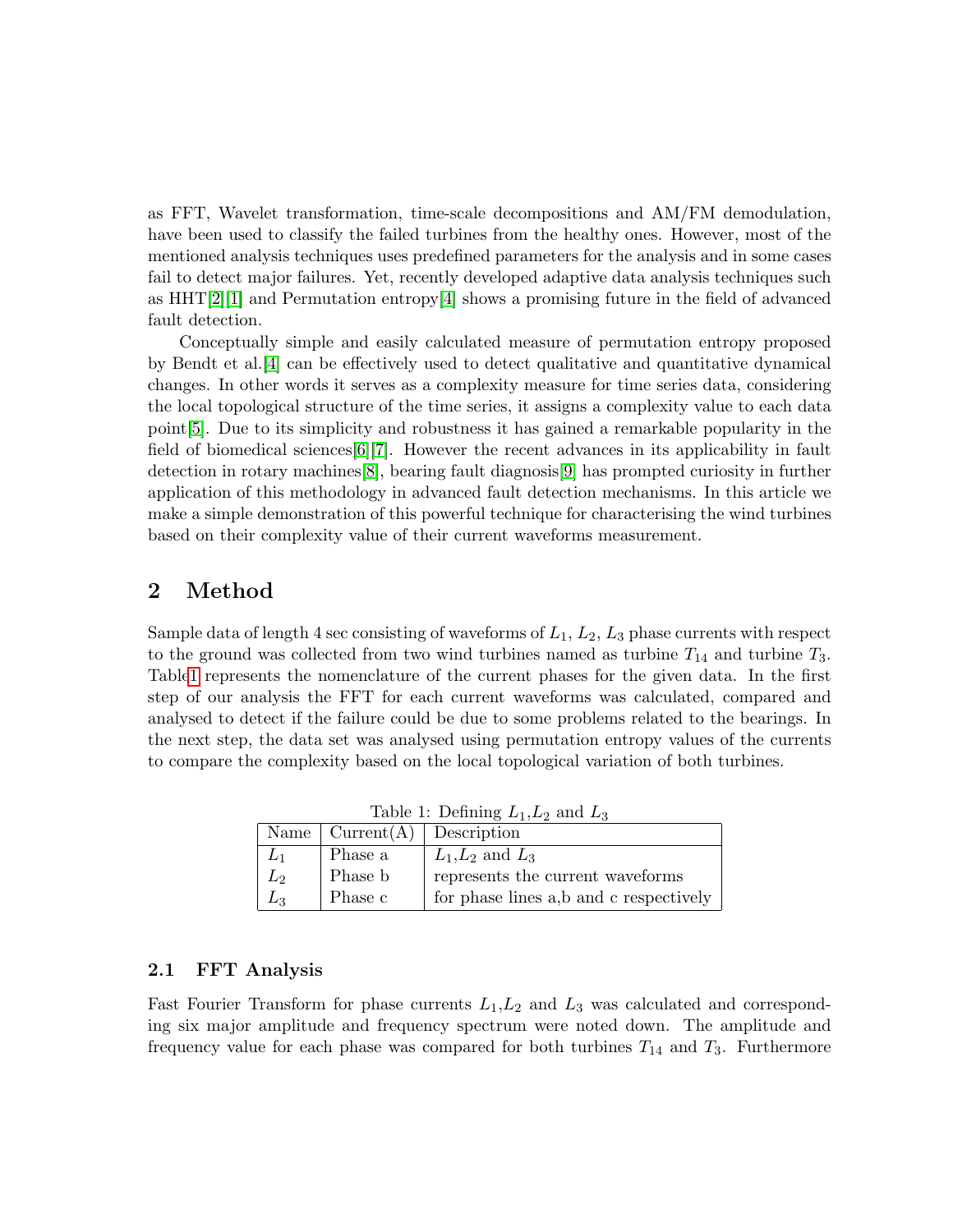the basic purpose of the analysis was to detect any major low frequency component which are usually the result of bearing failure and whether there is a measurement difference in both turbines' frequency spectra of current waveforms. This difference, if exists could be an indicator of possible failures.

#### 2.2 Permutation Entropy Analysis

The permutation entropy value of  $L_1, L_2$  and  $L_3$  over time with the parameter values: sequence length  $(w)=400$ , time delay( $\tau$ )=1 and embedding dimension(m)=3 was calculated for each phase of the given turbines  $T_3$  and  $T_{14}$ . For more details about the permutation entropy calculation and parameter selection refer to the internal report[\[3\]](#page-7-7) submitted at Department of Engineering Cybernetics by Balchen Scholarchip grantee Sumit Kumar Ram.

#### 3 Results

#### 3.1 FFT Analysis

As it can be observed from fig[.1,](#page-3-0) all the phases shows normal behavior in terms of their frequency and amplitude spectra of the currents. The phases do not show any low frequency component other than 42Hz. Due to low amplitude value higher frequencies are very difficult to be detected from the FFT analysis which may have caused due to malfunction in the working condition of the turbine as we concluded but FFT does not provide us useful information regarding this. Next step of of the analysis was carried out using permutation entropy analysis to investigate the minute changes in the time series data which can be compared to conclude the working condition of the turbine.

The given data set is of very short duration, so FFT is unable to detect the low frequency component even if it has a higher amplitude. Hence FFT cannot detect bearing fault from the measured current waveforms at the current point, even if it is present and has a very low frequency value.

#### 3.2 Permutation Entropy Analysis

The permutation entropy value for each current waveforms was calculated for both turbines and was compared for analysis. It was found that for most of the current waveforms of both turbines the permutation entropy values are comparable. But, there exists some waveforms for which the permutation entropy value does not match and the waveforms for one turbine has a comparatively higher permutation entropy value with respect to the corresponding waveforms of the other turbine. Fig. [2](#page-4-0) and Fig. [3](#page-5-0) illustrates the above statement taking into account the permutation entropy values of both turbines  $T_{14}$  and  $T_3$  for  $L_1$  and  $L_3$  waveforms. It can be seen that for the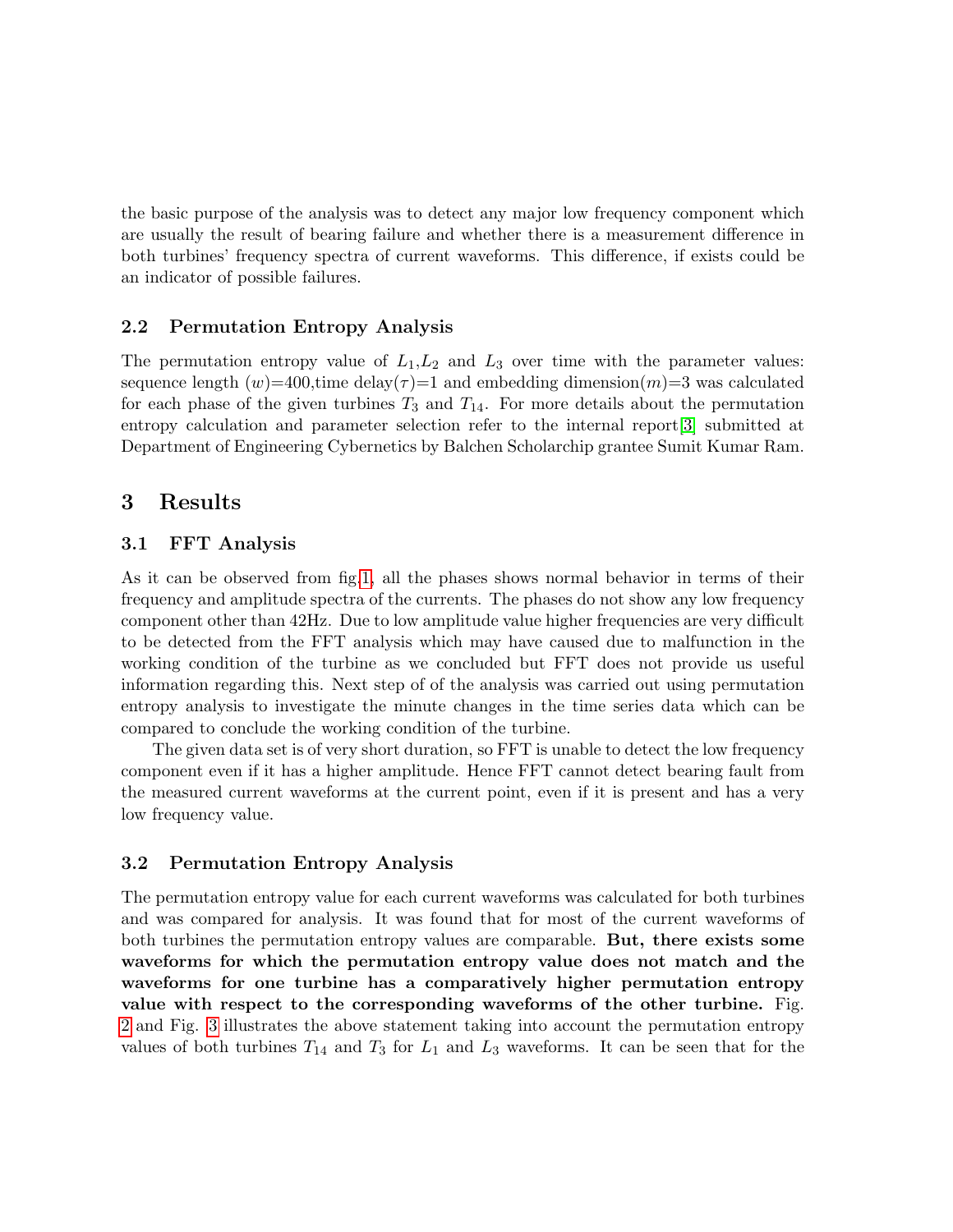

<span id="page-3-0"></span>Figure 1: Amplitude vs Frequency plot for the  $L_1, L_2, L_3$  current waveforms of turbine 14 and 3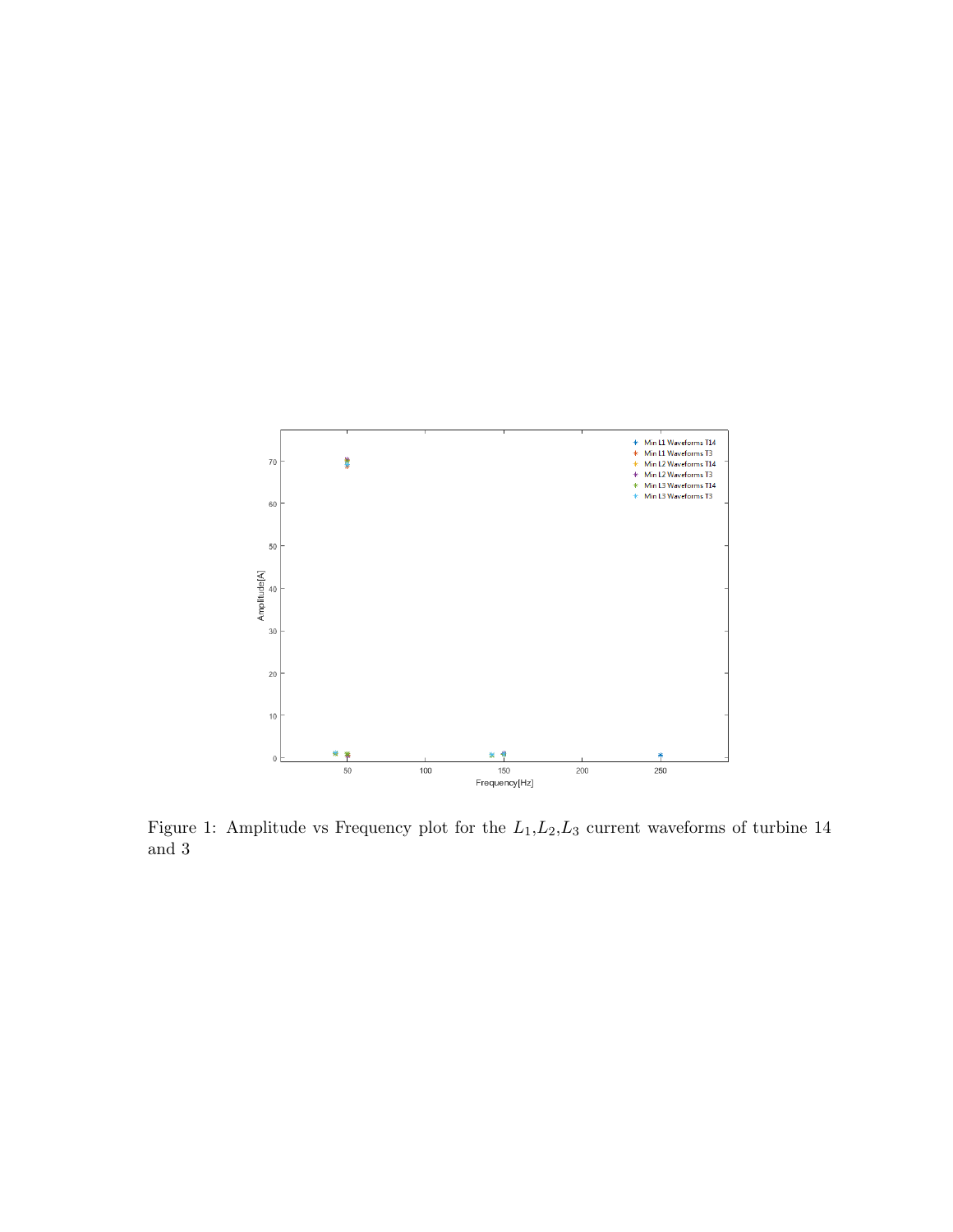

<span id="page-4-0"></span>Figure 2: Comparison of permutation entropy values for  $L_1$  min waveforms of both turbine 3 and 14.

same waveforms  $(L_1)$  of both turbines  $T_{14}$  and  $T_3$ , the permutation entropy value can be comparable, meaning, they have almost same average and standard deviation through out the time frame. Where as the permutation entropy value for  $L_3$  waveforms of both turbines in fig. [3](#page-5-0) has different values for each turbine and are not comparable with each other. Fig. [4](#page-6-0) shows the difference of permutation entropy values for both  $L_1$  and  $L_3$  waveforms from both the turbines. It is clear from the figure that the difference of permutation entropy values for the  $L_1$  waveforms has comparatively lower value than  $L_3$  waveforms which can be infered as the indication of working condition of the turbines being different.

## 4 Discussion

Permutation entropy serves as a parameter to classify the turbines based on their complexity value of their current waveforms. This can act as a classifier and can be coupled with machine learning methodology along with other statistical analysis to develop an algorithm which can detect the working condition of the turbine and give information about the potential hidden failures. The entropy measurement is robust and is computationally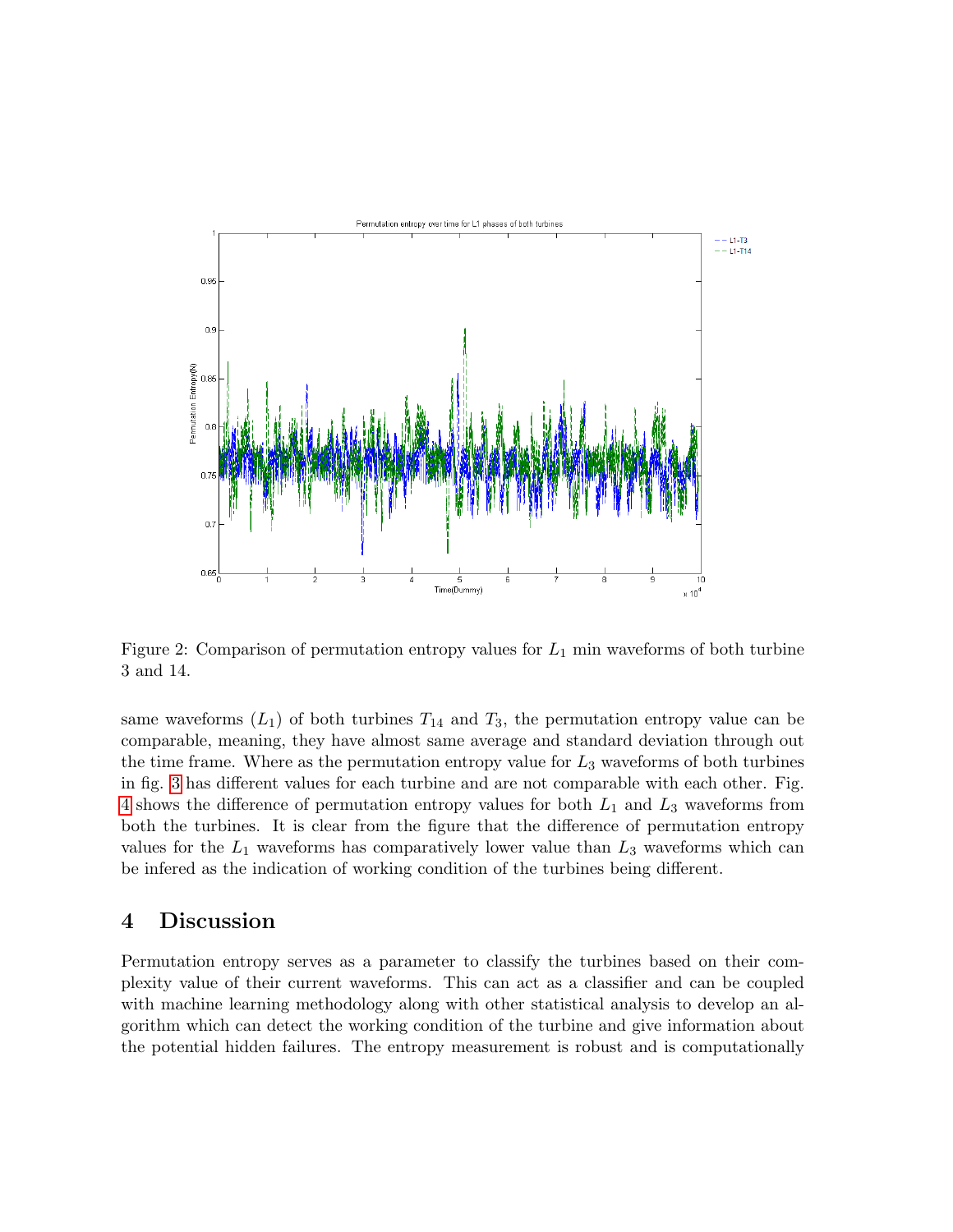

<span id="page-5-0"></span>Figure 3: Comparison of permutation entropy values for  $L_3$  min waveforms of both turbine 3 and 14.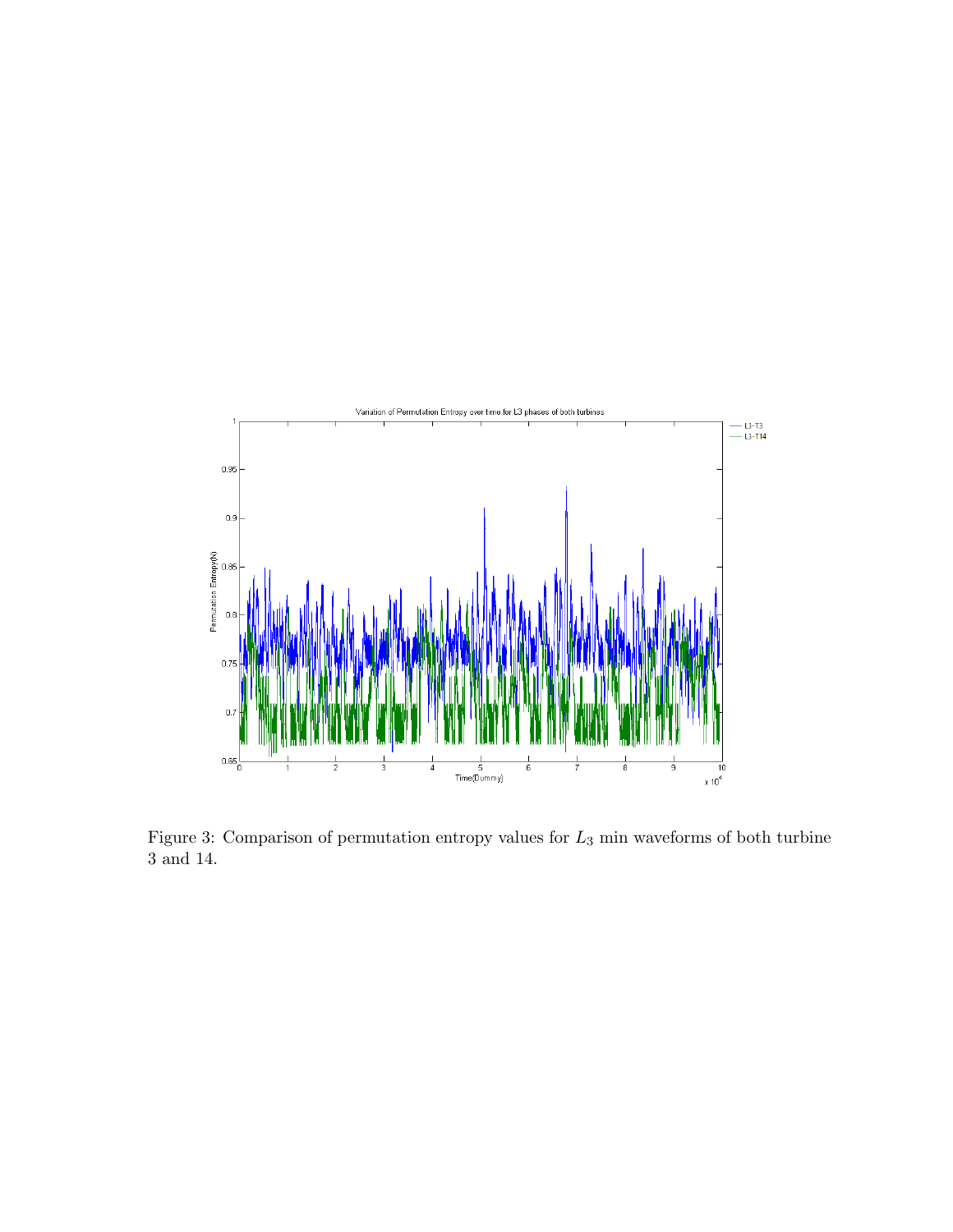

<span id="page-6-0"></span>Figure 4: Difference of permutation entropy values of  $L_1$  and  $L_3$  waveforms for turbines 3 and 14.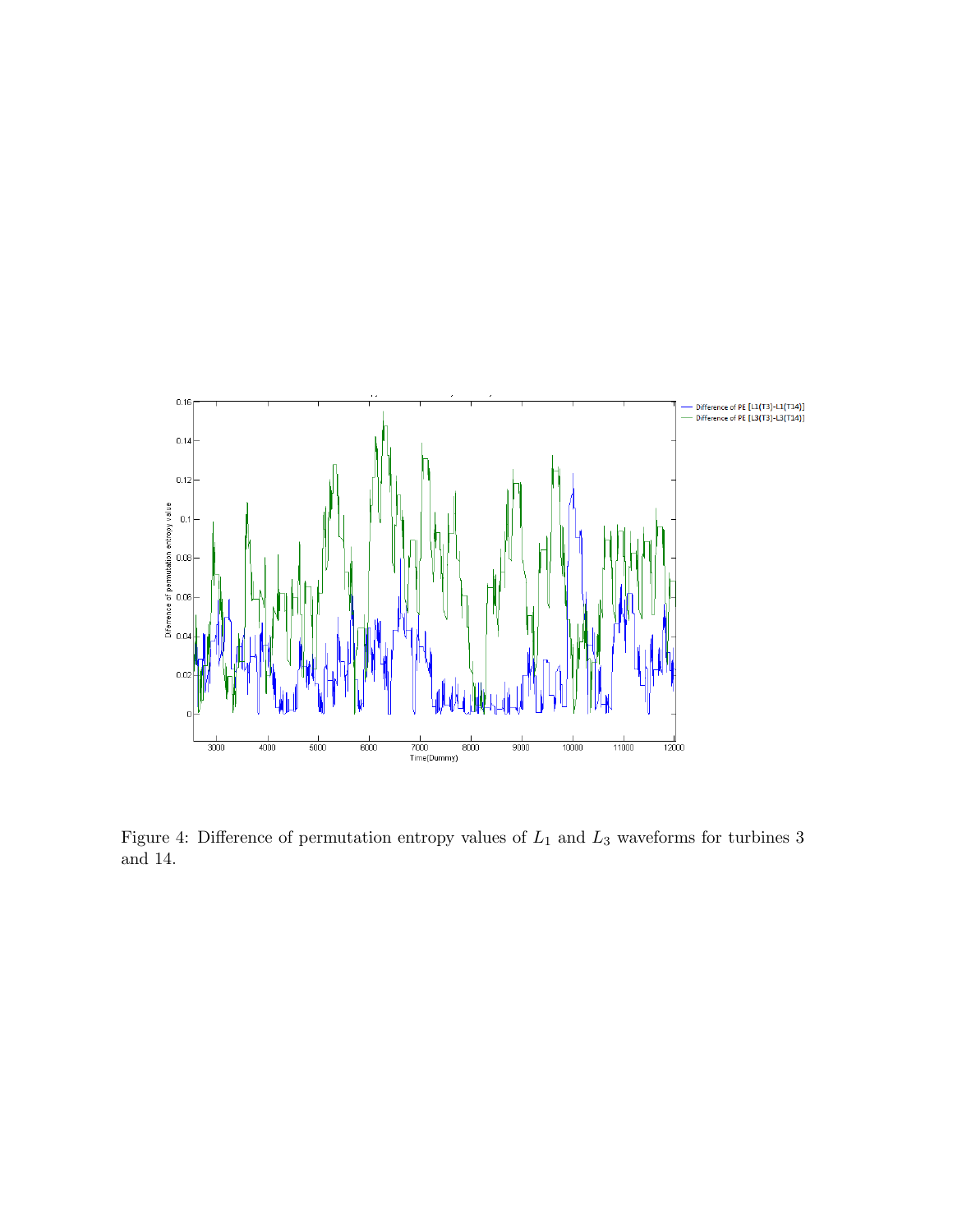affordable for application in real time.

# Acknowledgments

The authors would like to acknowledge the companies Kongsberg Maritime and Sintef for providing raw data, as well as the Department of Engineering cybernetics, NTNU for the financial support through Jans Balchen scholarship, without which the research work would not have been possible.

## References

- <span id="page-7-1"></span>[1] Amirat, Yassine, Vincent Choqueuse, and Mohamed Benbouzid. "EEMD-based wind turbine bearing failure detection using the generator stator current homopolar component." Mechanical Systems and Signal Processing 41.1 (2013): 667-678.
- <span id="page-7-2"></span>[2] Huang, Norden E., et al. "The empirical mode decomposition and the Hilbert spectrum for nonlinear and non-stationary time series analysis." Proceedings of the Royal Society of London A: Mathematical, Physical and Engineering Sciences. Vol. 454. No. 1971. The Royal Society, 1998.
- <span id="page-7-7"></span>[3] Ram, Sumit K., Kulia, Geir, Molinas, Marta. "Analysis of healthy and failed wind turbine electrical data: apermutation entropy approach." Department of Engineering Cybernetics, Internal publications, NTNU. Jan 2016.
- <span id="page-7-3"></span>[4] Bandt, Christoph, and Bernd Pompe. "Permutation entropy: a natural complexity measure for time series." Physical review letters 88.17 (2002): 174102.
- <span id="page-7-4"></span>[5] Zanin, Massimiliano, et al. "Permutation entropy and its main biomedical and econophysics applications: a review." Entropy 14.8 (2012): 1553-1577.
- <span id="page-7-5"></span>[6] Morabito, Francesco Carlo, et al. "Multivariate multi-scale permutation entropy for complexity analysis of Alzheimers disease EEG." Entropy 14.7 (2012): 1186-1202.
- <span id="page-7-6"></span>[7] Nicolaou, Nicoletta, and Julius Georgiou. "Detection of epileptic electroencephalogram based on permutation entropy and support vector machines." Expert Systems with Applications 39.1 (2012): 202-209.
- <span id="page-7-0"></span>[8] Yan, Ruqiang, Yongbin Liu, and Robert X. Gao. "Permutation entropy: A nonlinear statistical measure for status characterization of rotary machines." Mechanical Systems and Signal Processing 29 (2012): 474-484.